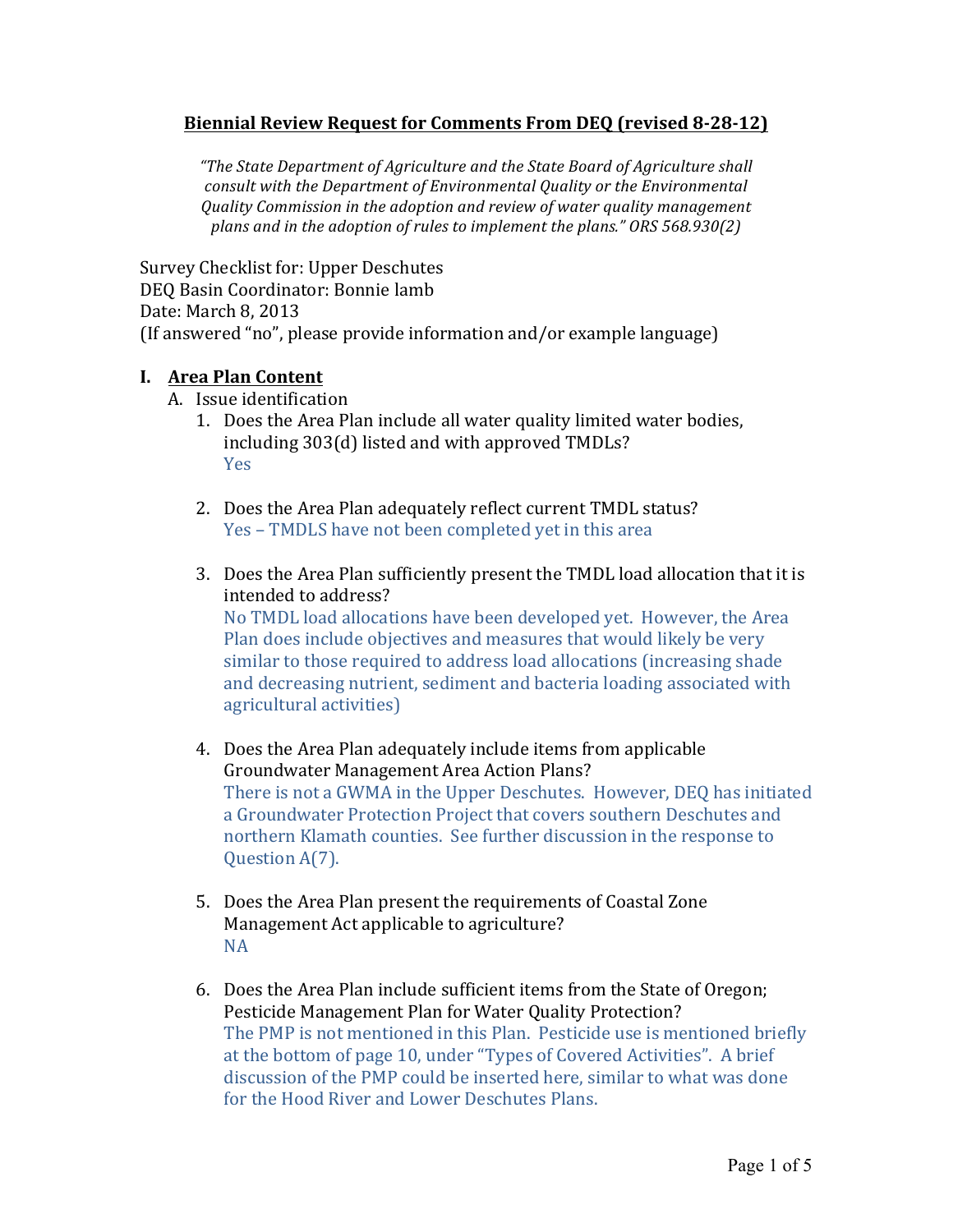ODA response: As indicated on Page 9 of the Area Plan, "DEQ has not identified pesticide use as a water quality problem in the Management Area." Therefore, the LAC did not see a reason to refer to the Pesticide Management Plan.

7. Does the Area Plan sufficiently address the needs in drinking water source areas related to agricultural pollution sources within the geographic area of the plan?

The Area Plan does discuss the concern about nitrates in the groundwater in the rural area around LaPine.

The Area Plan does not discuss the relationship of agricultural activities to other drinking water source areas in the Upper Deschutes geographic area. There is information on the DEQ website which shows where drinking water source areas are, and there do appear to be a number of groundwater ones, as well as surface water source areas for the cities of Sisters and Bend. Link: http://www.deq.state.or.us/wq/dwp/dwp.htm.

DEQ recommends that ODA and the SWCDs include a task in the plan to further evaluate if there is a potential for agricultural sources to contaminate drinking water in other parts of the Plan area.

ODA Response: This will be addressed at the next Biennial Review.

- B. Goals and Objectives:
	- 1. Do the goals and objectives of the Area Plan clearly state that the purpose of the Area Plan is to prevent and control water pollution and to meet water quality standards?

Yes

2. Does the Area Plan include clear and measurable objectives that are designed to meet water quality standards and TMDL load allocations?

The Plan lists clear objectives and has identified measures for tracking compliance for two of the objectives having to do with streambank conditions. The Plan does not identify the measures that will be used to track compliance with the Waste Rule. The plan also does not identify milestones or measures for irrigation efficiency (water conservation).

ODA response: These were added to the Area Plan during the Biennial Review.

- C. Strategies to Meet Water Quality Goals and Track Progress
	- 1. Are geographic and/or water quality issue priorities listed in the Area Plan consistent with TMDL and GWMA priorities?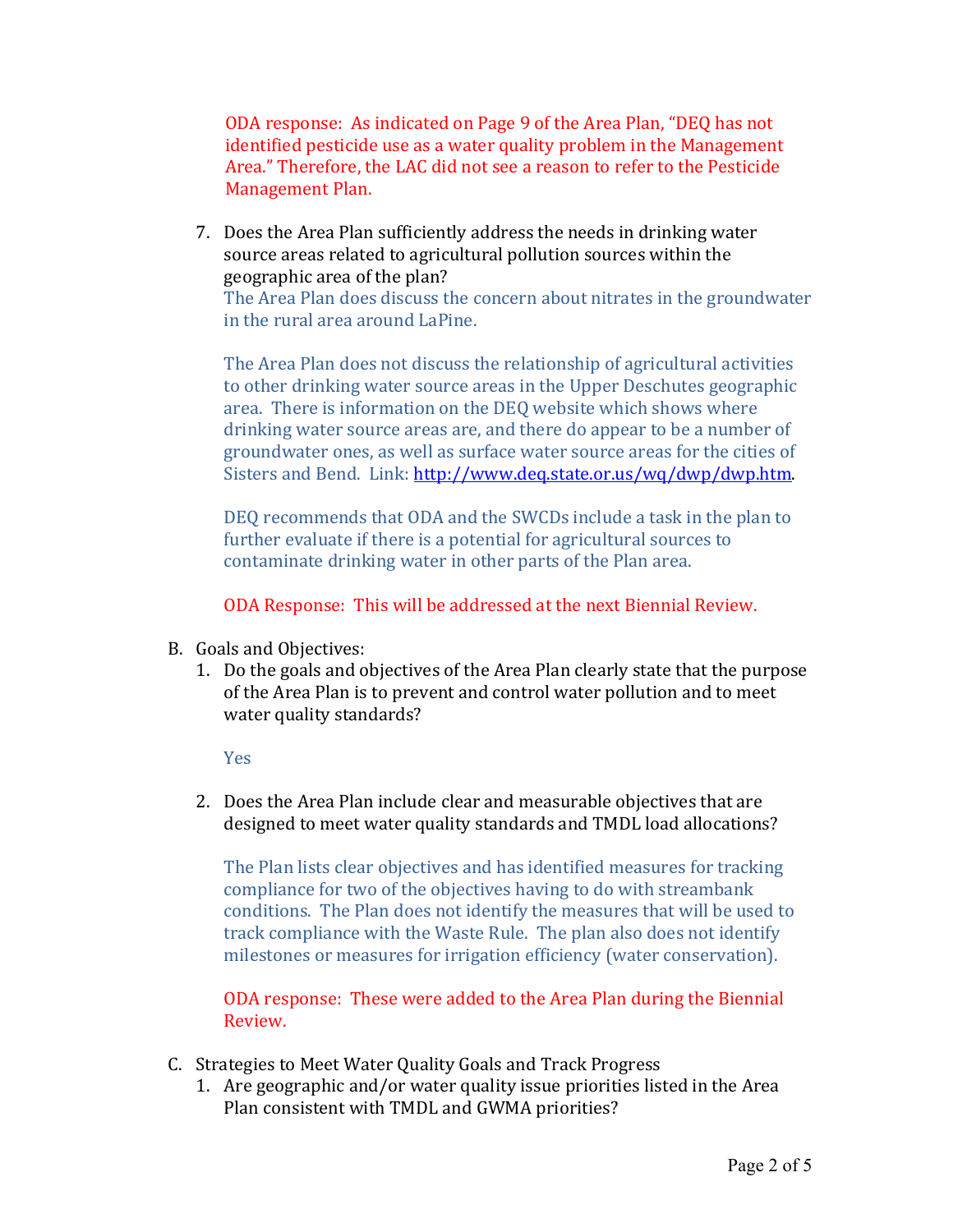Although there are no TMDLs or GWMAs in this area, the water quality issue priorities listed in the Area Plan are consistent with DEQ's general water quality priorities for this area.

It does not appear that any Priority Areas have clearly been identified for this Plan, although the concept of priority areas is introduced on page 26 under Objective 4. DEQ would encourage ODA and the LAC to develop priority areas during this biennial review process.

ODA response: The DSWCD has identified the La Pine Resource Conservation Area as its focus area and will begin assessing riparian vegetation and livestock manure issues this year. Information on this has been added to the Area Plan.

2. Are geographic scales and implementation actions identified in the Area Plan appropriate to track implementation, progress, and effectiveness?

For the most part, the implementation actions in the Area Plan are not tied to a geographic scale, so tracking progress and effectiveness might be difficult. Baseline assessments appear to be targeted for completion by 2017 everywhere in the geographic area. Are some areas and/or issues prioritized over others? Are some issues more of a concern in some geographic areas and not others? (See priority area discussion above)

ODA Response: See response to B1 above.

3. If applicable, is the Watershed Approach Action Plan addressed?

A Watershed Approach Plan has been developed for the Deschutes Basin (2011). It is referenced in the Area Plan. The surface water issues identified in the Upper and Little Deschutes Subbasin are: harmful algal blooms, temperature, nutrients, dissolved oxygen, pH, chlorophyll *a*, altered hydrology, habitat modification, and sedimentation/turbidity. In addition, total dissolved gas is identified as an issue below Wickiup Dam and mercury is identified as a problem in East Lake. The groundwater issues identified in the Upper and Little Deschutes Subbasins include: nitrate, bacteria, and reduced quantity.

The Area Plan appears to generally address most of the issues listed above that could be related to agricultural practices.

4. Does the Area Plan provide sound evidence or reasons why implementation actions could lead to pollution reduction? If some of the implementation actions are not consistent with TMDL and other WQ goals, explain why those practices do not contribute toward meeting those WQ goals.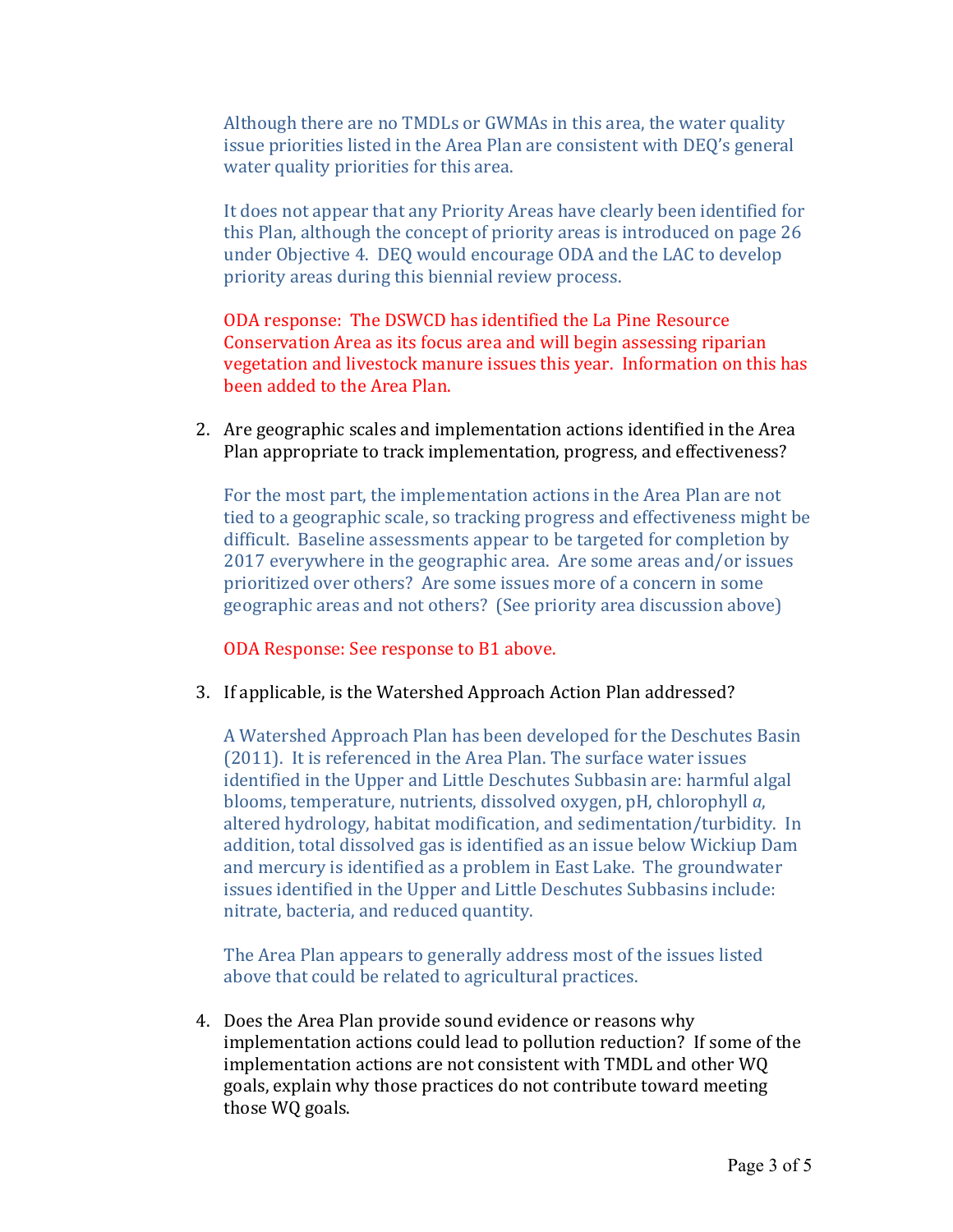Generally it does. A more detailed timeline by priority areas would provide more confidence in the ability to meet targets in this large geographic area. In general, the implementation activities follow recognized guidelines (such as NRCS and SWCD). Comments have been made elsewhere in this survey checklist where additional information could be provided.

- 5. Does the Area Plan include timelines, schedules, and measurable milestones that are consistent with the TMDL WQMP? Although there is no WQMP, the Area Plan does describe some milestones and identifies that a timeline for this work will be developed by 2017. See the response to question  $B(2)$ , above, for further discussion of measureable milestones.
- 6. Is monitoring adequate to determine whether progress is being made to achieve the goals of the plan? If no, are monitoring needs identified and is there a strategy to meet those needs?

There are not clearly defined monitoring strategies included in the Area Plan. It seems like a monitoring section should be developed to include: monitoring of water quality conditions, assessment of land conditions, assessment of implementation of activities, and assessment of how well the Plan is working. DEQ recognizes that we need to be involved with helping to provide an evaluation of water quality conditions and that we did not have the staff resources to do that for this biennial review.

ODA Response: This has been added to the Area Plan during the Biennial Review.

# **II. Implementation/evaluation**

- A. Are voluntary efforts sufficient to implement the Area Plan or are additional incentives needed to increase the rate of participation? This is a little hard to evaluate at this point since the Plan is just getting started with really identifying specific measures to track and ways to measure compliance. Given what we know of ODA and SWCD staff working in this Area, we suspect that the voluntary efforts, combined with enforcement as occasionally needed, will be sufficient to implement the Plan.
- B. Are milestones and timelines established for Area Plans achieving the goal of the Program? See comments above under Area Plan Content.
- C. Is reasonable progress being made towards accomplishing milestones and timelines in the Area Plan?